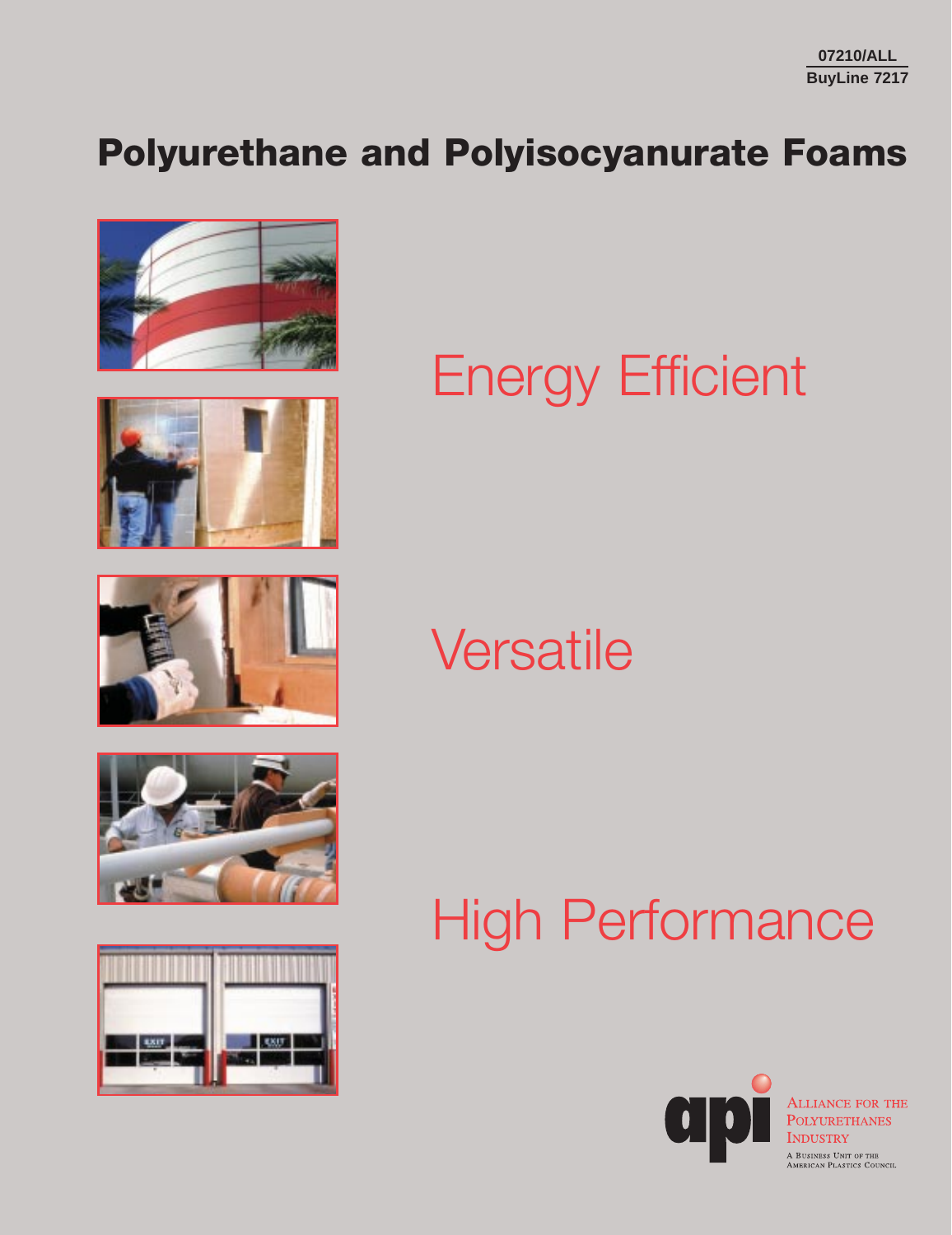### Rigid Polyurethane & Polyisocyanurate Foams: **The Energy Savers**



#### **You're at home with Foam.**

Saving energy in buildings becomes more important every day. Energy lost through walls, roofs and windows is the largest single waste of energy in most buildings. Energy loss in buildings means extra operating costs, loss of comfort, and reduced productivity. There is a family of products that helps solve the typical problem of maintaining or improving performance at a reasonable cost. Rigid polyurethane and polyisocyanurate (polyiso) foams are some of the most efficient thermal insulating products for buildings and for improving the efficiency of the building envelope.

#### **Here's why:**

#### *Energy Efficiency*

Rigid polyurethane (PUR) and polyiso (PIR) foams simply have the highest R-value per inch of all commercially available foam insulation products. With typical values in the range of R 5.6 to R 8 per inch, it is possible to have thinner walls and lower profile roofs yet retain high maximum efficiency. Insulated entry doors, freestanding freezers, and refrigerated storage, all have thinner profiles thanks to rigid polyurethane foam. This allows more freedom for the architect or engineer to maximize the usable space in a building while reducing operating costs. Innovative material design and advancement have resulted in high quality closed cell insulating products that reduce energy loss. In a one-year study, plastic building

and construction materials saved 467.2 trillion Btu's of energy over alternative construction materials. The energy saved by using plastic building and construction materials in one year is enough to meet the average annual energy needs of 4.6 million U.S. households. Energy efficiency impacts more than just operating costs. Highly efficient walls and roofs may allow heating and cooling equipment to be downsized. Operating expense and capital cost may be reduced. This may translate into more floor space for the same total price; savings that can be used to pay a mortgage or build a home with more amenities.

#### *High Performance*

Most thermal insulation products, because of low density, must be supported or protected by surrounding materials. These insulation materials may be friable, soft, or extremely sensitive to moisture. Not so with PUR and PIR foam insulation products. They are made from a closed cell thermosetting plastic with a strong yet lightweight structure, are dimensionally stable, and moisture resistant. This combination of properties allows manufacturers to design thermal insulating products, can be attached to a wide range of substrates while requiring no additional adhesive, and - when combined with the proper materials - perform as external weather barriers. This high performance combination is unique, encompasses a wide range of manufacturing processes, and results in thermal insulation products with multiple functions. High performance insulation can be spray applied to various substrates or molded to special shapes in relatively large sizes, has a high mechanical strength, which adds strength to lightweight walls or roof decks, and as a roof covering, spray polyurethane foam (SPF) can increase the wind uplift resistance of existing roof coverings such as built-up roofing and metal. PIR sheathing products practically eliminate thermal shorts and allow homeowners to get excellent value from all the insulation in the wall, reducing heating and cooling costs. Structural exterior panels are produced in 3' or 4' widths, and in extended lengths so that buildings can be assembled quickly using a minimum number of trades.

#### *Versatility*

For any building element or design goal, there is probably a PUR or PIR product that fits the bill. PIR boardstock is the most widely used insulation in conventional commercial roofs. For special exterior designs, foam core panels offer a wide variety of colors and profiles for walls and roofs. Some PUR foams can be applied on-site to seal gaps and cover irregular shapes. Such foams include spray, pour-in-place, and one-component foams. SPF forms a seamless layer of insulation, fills gaps and seams during application, and covers irregular shapes that are hard to insulate with rigid boards. That can mean no drafts, and stiffer, quieter buildings. For durability and stability, PUR foam cored entry doors and garage doors are available in finishes and styles to suit the most demanding client. Structural insulated panels - foam core insulation with both an exterior and interior facing - can be made part of the structure of a building. Facing materials include gypsum, engineered wood or natural wood products. These insulated panels, manufactured in a controlled environment, improve product quality, speed erection of buildings, and reduce the amount of wood necessary for the structural framing.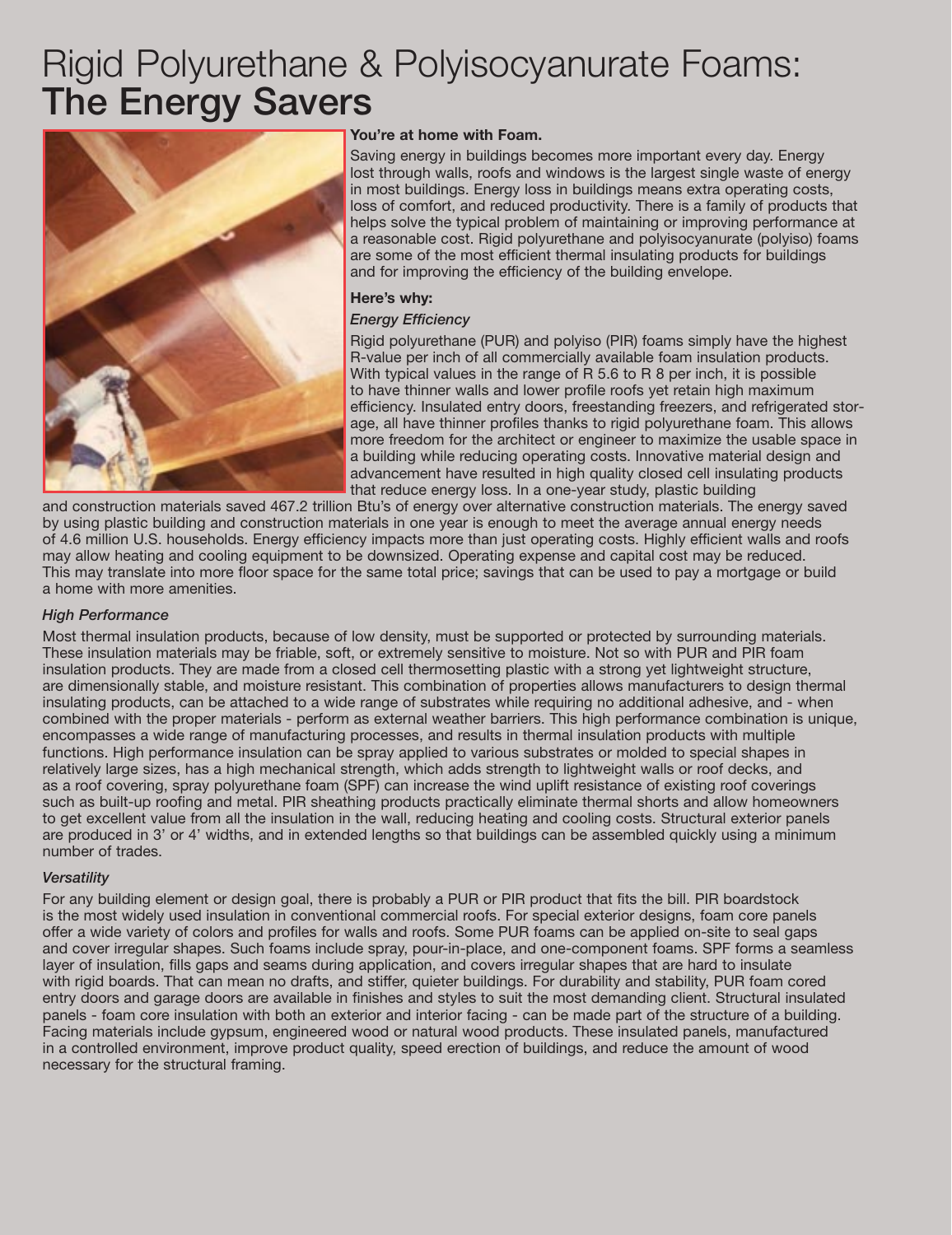#### **Thermal/Mechanical Performance**

PUR and PIR foams have the highest insulating values of any conventional foam insulation commercially available today. By its nature, thermal insulation must be low in density. This means it reduces energy transfer: less material generally means less solid conduction. Very low conductivity gases trapped in the closed cell structure also reduce heat transfer by conduction, thereby further increasing the thermal efficiency of these foams. The small cell size practically eliminates convection, another source of energy transfer. Every cell wall acts as a barrier to energy transmission by radiative heat transfer. The package of these properties comes with a material that can be used in service between –100° F to 200° F, is moisture resistant, dimensionally stable, air tight, resistant to the transfer of heat through the building envelope, and often performs a structural role.

PUR and PIR foams function in temperature extremes, do not deform or distort, and are not subject to damage by the moisture that may result from condensation. In addition, the mechanical strength of these foams is remarkable. High compressive and shear strengths allow low density insulating cores to be faced with relatively thin steel or aluminum and yet span long distances unsupported. For example, the foam can hold together many of the components in a refrigerator or hot water heater while it continues to perform as thermal insulation. This unique combination of properties allows PUR foams to be used in many diverse applications.

#### **Environmental**

Every component that foam replaces, every time it reduces the weight of a finished product, and every time a designer exceeds minimum thermal insulation requirements in a cost effective way, results in an environmental benefit. Better insulation typically results in less energy use. Less complicated and lighter weight products are usually produced using fewer manufacturing steps, less energy in manufacturing, and less energy in transportation. The energy conservation achieved by insulating and sealing a building effectively helps to reduce  $CO<sub>2</sub>$  emissions associated with the burning of fossil fuels. For all these reasons, PUR and PIR foams can contribute to the creation of a more sustainable society and culture by conserving resources today.

#### **Applications/Products Chart**

| <b>Applications</b>                               | <b>Products</b>             | <b>Association</b> |
|---------------------------------------------------|-----------------------------|--------------------|
| Commercial roofing                                | Laminate boardstock         | <b>PIMA</b>        |
| Commercial roofing                                | Spray foam                  | <b>SPFA</b>        |
| Commercial roofing                                | Architectural panels        | <b>MCA</b>         |
| Residential sheathing                             | Laminate boardstock         | <b>PIMA</b>        |
| Door & wall panel cores, Some refrigeration       | <b>Bunstock</b>             | API                |
| Cavity wall insulation                            | Spray foam                  | <b>SPFA</b>        |
| Sealant foams, 1-component, 2-component           | Spray foam                  | <b>SPFA</b>        |
| Building envelope insulation                      | Spray foam                  | <b>SPFA</b>        |
| Curtain wall                                      | Architectural panels        | <b>MCA</b>         |
| Cold storage building - Freezers, Coolers         | Architectural panels        | <b>MCA</b>         |
| Commercial refrigeration                          | Foam-in-place               | <b>CRMA</b>        |
| Post and beam construction                        | Structural insulated panels | <b>SIPA</b>        |
| SIP construction panels                           | Structural insulated panels | <b>SIPA</b>        |
| Tank and pipe insulation                          | Molded foam                 | <b>API</b>         |
| Household refrigerators and freezers              | Pour-in-place               | AHAM               |
| Water heater insulation                           | Pour-in-place               | <b>API</b>         |
| Entry doors                                       | Pour-in-place               | <b>ISDI</b>        |
| Garage doors                                      | Pour-in-place               | <b>API</b>         |
| Spas, tubs, showers                               | Spray foam                  | <b>SPFA</b>        |
| Air barrier systems                               | Spray foam                  | <b>SPFA</b>        |
| Exterior wall insulation - Commercial/Residential | Spray foam                  | <b>SPFA</b>        |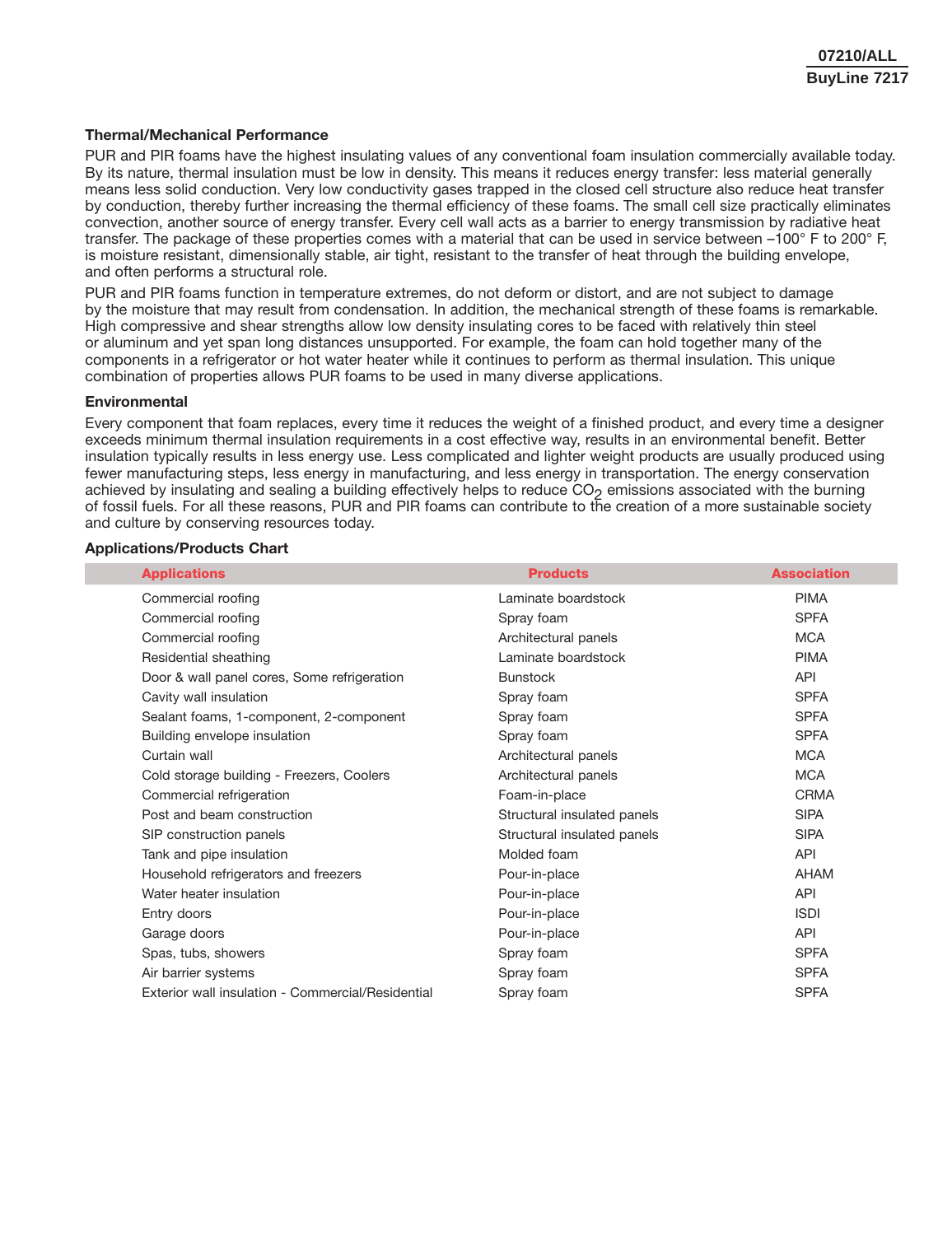## **Products**

Rigid polyurethane and polyiso foams are produced from the reaction of specially formulated recipes tailored to specific manufacturing techniques. The speed of the reaction may be adjusted from very fast for SPF - complete in a matter of seconds - to perhaps a minute or so for molding large walk-in cooler panels. This freedom of choice allows for a wide variety of production processes and results in finished products suited to particular applications. The main processes/products are described here.

### Polyisocyanurate Laminate Foam





#### **Manufacturing Process**

During the manufacturing process the liquid foam forming ingredients are mixed and deposited on a continuously moving lower facing. An exothermic chemical reaction causes the mixture to expand and come into contact with and adhere to the upper facing. Facing materials may be plain or reinforced aluminum foil, fiberglass-reinforced cellulosic felt, all glass facers, or rigid boards.

#### **Performance**

Polyiso laminate foams are one of the most popular insulating board products in construction; thermoset materials, they are resistant to molten asphalt and common construction adhesives. These properties make them the most commonly used insulation for commercial and industrial low slope roofs. The variety of facing materials available allows compatibility with practically all types of waterproofing membranes and eliminates the need for special protection or separation layers that must be used with some other products. Residential insulated sheathing is also a popular use for these insulating boards. Foil faced boards, typically 1/2" to 1" thick are applied directly to braced framing, the joints taped, and then covered with exterior siding. Conventional fibrous insulation or SPF is used in the wall cavity. The polyiso "thermal blanket" insulates the framing materials, substantially improving the overall R-value and reduces the possibility of moisture condensation in the wall cavity.

#### **Application**

Laminate foams are used as insulation in commercial and industrial low slope roofs, residential insulated sheathing, core materials for structural insulated panels, and in other specialty applications such as solar collectors.

## Spray Polyurethane Foam

#### **Manufacturing Process**

Spray foams are produced from a mixture of very fast reacting foam forming ingredients combined in a special mixing spray gun at the moment of application. Foam density can be varied in the recipe to suit particular applications and may be applied to almost any substrate that is clean, dry, and free of scale or dust. The rapid reaction achieves full rise and a tack-free surface in a matter of seconds and also acts as a sealant. The foam may be protected with another coating, such as an ignition or weather barrier.

#### **Performance**

SPF is most commonly used as insulation in wall and ceiling applications, roofing systems and air barrier applications. SPF conforms to unusual configurations, has no seams or joints, which eliminates thermal bridging, stops air infiltration, prevents drafts and heat leaks while providing seamless insulation value. It has a high strength to weight ratio and tenacious adhesion to a wide variety of substrates that enables it to increase the racking strength of wall assemblies and provide exceptional wind uplift resistance in roofing systems. When used in roofing applications, SPF typically can be installed over many types of existing roof coverings thereby eliminating the need for costly tear-off and replacement.

#### **Application**

SPF is most commonly used as roof insulation, or industrial process insulation. However, it is an extremely versatile material that has also been used to create movie and stage sets and other decorative effects.

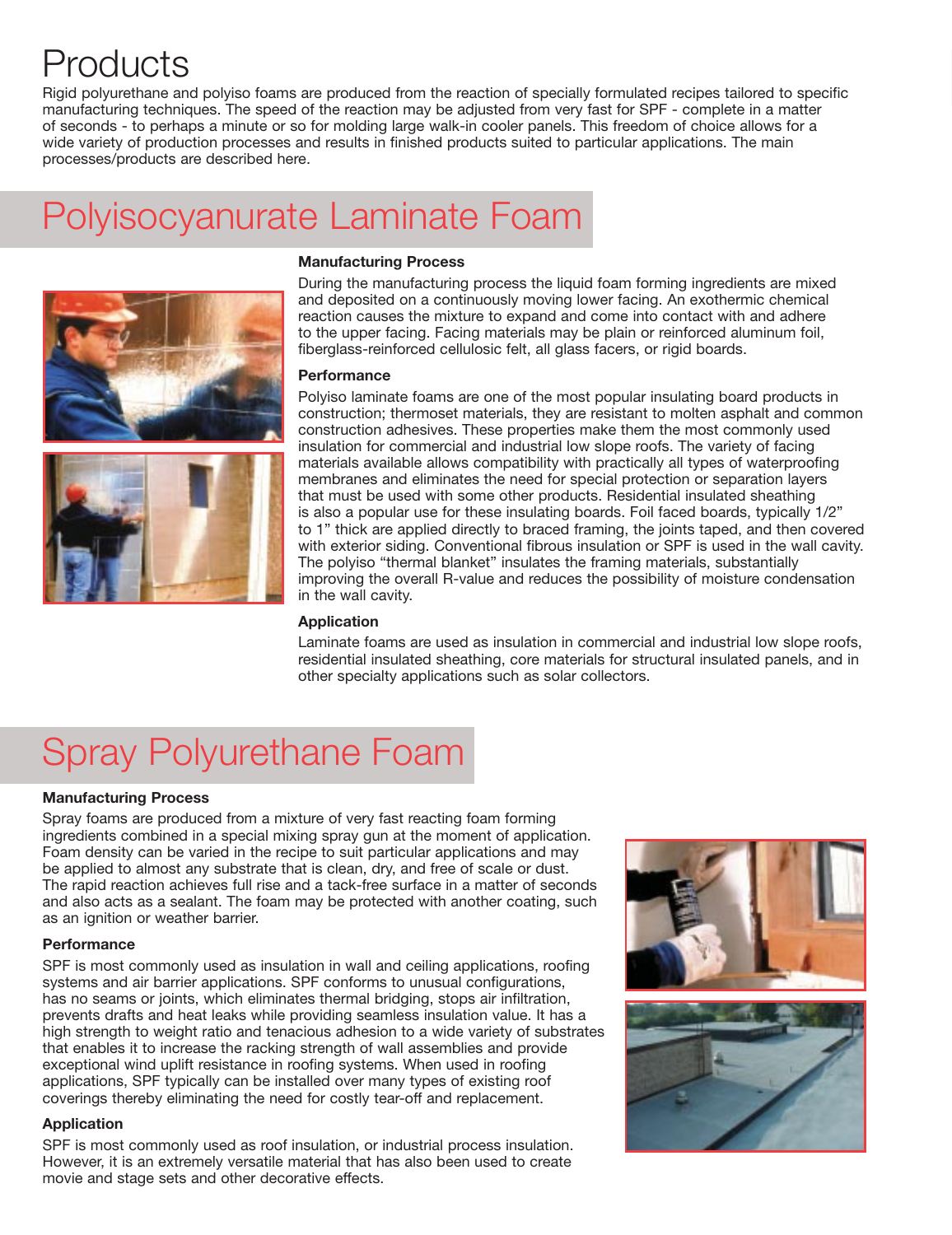### Pour-in-Place Foams

#### **Manufacturing Process**





A characteristic of PUR and PIR foams is that they are produced from liquid ingredients that expand and harden to cure. Products can be molded to specific shapes, foam can be used to fill and insulate irregular shaped cavities, or the foam can be produced in large "buns" which are later cut or formed into the desired final shape. Hence, the term "pour-in-place" is applied to this type of production process.

#### **Performance**

Pour-in-place foams are used for a variety of applications such as cavity-wall insulation, water heaters, refrigerated trucks and refrigeration appliances. Its use in domestic refrigerators and freezers is perhaps the most common use. Just a few decades ago refrigerators had thick steel exterior and interior walls. Today, the walls are very thin; the exterior is made of light-gauge metal; interior walls are typically plastic. What gives the cabinet its rigidity and its high insulation value is polyurethane foam. The foam not only functions as insulation, but literally holds the cabinet together. It also enables the manufacturer to produce a high quality cabinet more efficiently, which translates into greater consumer value.

The same characteristics that make domestic refrigerators more efficient also have benefits for walk-in-coolers, soft drink vending machines, and chilled grocery display cases. Most of the cold storage facilities that freeze, chill, store and preserve fresh foods are made from panels produced with rigid polyurethane foams, and that includes the trucks that transport the products to our neighborhood markets.

#### **Application**

Pour-in-place foams are used in a wide variety of products. They are used to produce insulated panels with many different kinds of facing materials, insulated exterior entry doors, insulated wall and roofing panels, refrigerated cases for grocery and convenience stores, refrigerated soft drink vending machines, home appliances, domestic hot water heaters, and even decorative items for furniture and signs. Pour-in-place foam may also be used for marine flotation.

## Foam Composite Panels

#### **Manufacturing Process**

The facing material, typically pre-coated or painted steel or aluminum, is delivered as large flat rolls or coils to the panel-producing factory and then formed in-line. These profiles can be modified so that one plant can produce several different styles and colors of foam-insulated panel. A foam forming mixture is applied between the top and bottom facings where it hardens and bonds the facers together. Panels are cut to length and packaged to protect the painted surfaces.

#### **Performance**

Foam composite panels are used as insulated roof and wall panels for conventional or special temperature controlled environments. These structural panels provide the ability to quickly erect complete buildings in a short period of time with a limited number of trades. Panels are manufactured with a wide variety of facing profiles, colors, and textures to create buildings that are very energy efficient. Highly designed edge details practically eliminate thermal shorts and provide sealing technology to do away with problems of air or water infiltration. Because the panels are light in weight the supporting structure can also be simpler and faster to assemble. These foam composite panels can be erected at any time of year: common weather-related construction delays are reduced or eliminated. The benefit is a custom building that is tailored to a customer's needs but very cost effective and visually appealing.

#### **Application**

Foam composite panels are used as insulated roof and wall panels for conventional or special temperature controlled environments. A similar process may be used for garage door panels.



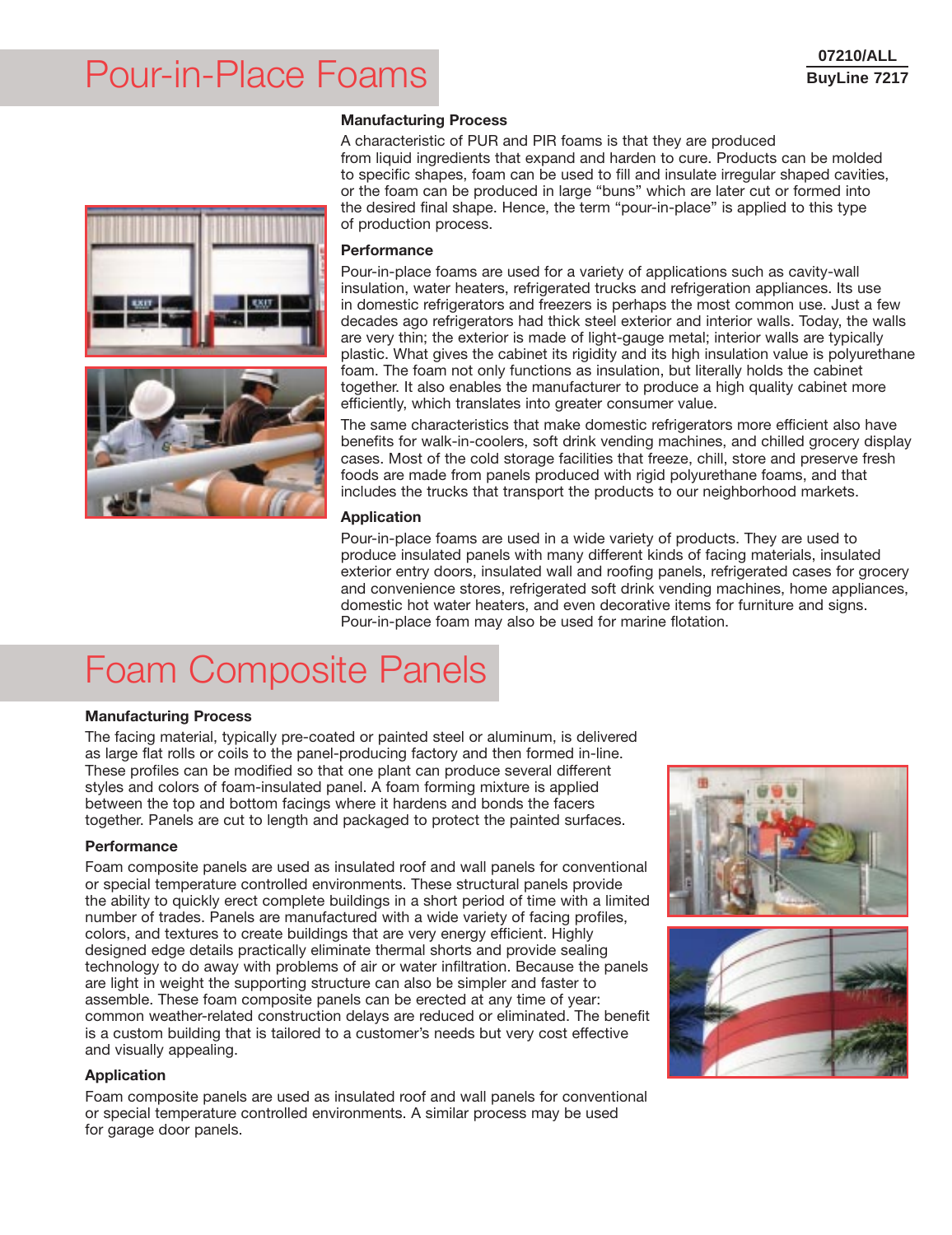#### **Manufacturing Process**

PUR foams are produced by an exothermic chemical reaction between liquid polyol and polymeric isocyanate. During the manufacturing process the liquid foam forming recipe (polyol, catalysts, surfactants, blowing agents, and other ingredients) are usually premixed in isolated, temperature controlled tanks and then mixed in very specific and highly controlled weight ratio with polymeric isocyanate to initiate the chemical reaction. Depending on the type of application the remaining processes are specifically designed for the ultimate finished product.

For polyiso laminates the foam mixture is deposited on a continuously moving lower facing. The mixture expands, forming a cellular foam, because the heat generated by the chemical reaction causes the "blowing agent" to change from a liquid to a gas. As it is expanding, the upper facing is brought into contact with the rising foam. The chemical reaction causes the foam to turn from liquid to solid, and the "blowing agent" becomes trapped within the cells of the foam. Facing materials may be plain or reinforced aluminum foil, fiberglass-reinforced cellulosic felt, or fiberglass paper. Composites may be produced with rigid board facings (gypsum, wood panels, fiberboard) on one side and roll facings on the other. The chemicals used to produce polyiso foam are remarkable adhesives so no additional adhesive material is necessary to attach the facing materials.

SPF components ('A' side and 'B' side) are pre-blended separately and packaged in drums for delivery to the jobsite, where they are usually stored in a temperature-controlled environment. The two components are pumped in metered proportions through separate heated hoses to a portable mixing unit (spray gun) where the foam is applied to the substrate as a fine spray. Foam density can be varied in the recipe to suit particular applications. The foam reacts extremely rapidly, achieving full rise and a tack-free surface in a matter of seconds.

Foam cored insulated panel facing materials, typically pre-coated or painted steel or aluminum, are delivered as large rolls or coils of pre-finished metal to the panel-producing factory. To improve the stiffness of the completed panel these facing materials are then formed into profiles (roll formed) and fed to the foam forming and laminating section of the process. The foam forming ingredients, pre-prepared and temperature conditioned, are deposited evenly on the lower facing. The upper facing, also profiled in a prior step, is positioned over the lower facing and all three components enter a heated conveyor/press. Because of the special face and edge profiles, the conveyor surfaces are specially formed to mold or match the panel cross-section. After curing in the conveyor/press, the finished panel enters the saw section where the panels are cut to the proper length using computer-controlled equipment. Careful handling of the panels through all steps is important to maintain the aesthetic surfaces to avoid damaging the automatically applied caulks and seals.

A characteristic of PUR and PIR foams is that they are produced from liquid ingredients that expand and harden to cure. Products can be molded to specific shapes, the foam can be used to fill and insulate irregular shaped cavities, or the foam can be produced in large "buns" which are later cut or formed into the desired final shape. Hence, the term "pour-in-place" is applied to this type of production process. As in the other processes the pre-blended liquid ingredients are stored and delivered to the mixing device after temperature conditioning. The liquid foam forming mix is delivered to a closed mold or open cavity where it expands, filling the cavity, and hardens in the same shape as the mold cavity. The mold cavity may be a rectangular solid shape such as a panel, or it may be a replica, which duplicates the detail of a woodcarving. In either case the mold surface may be prepared with another material to which the foam will adhere (metal, wood, gypsum board, etc.) or may be treated with a release agent so that the foam shape can have surface finishes applied in a separate step.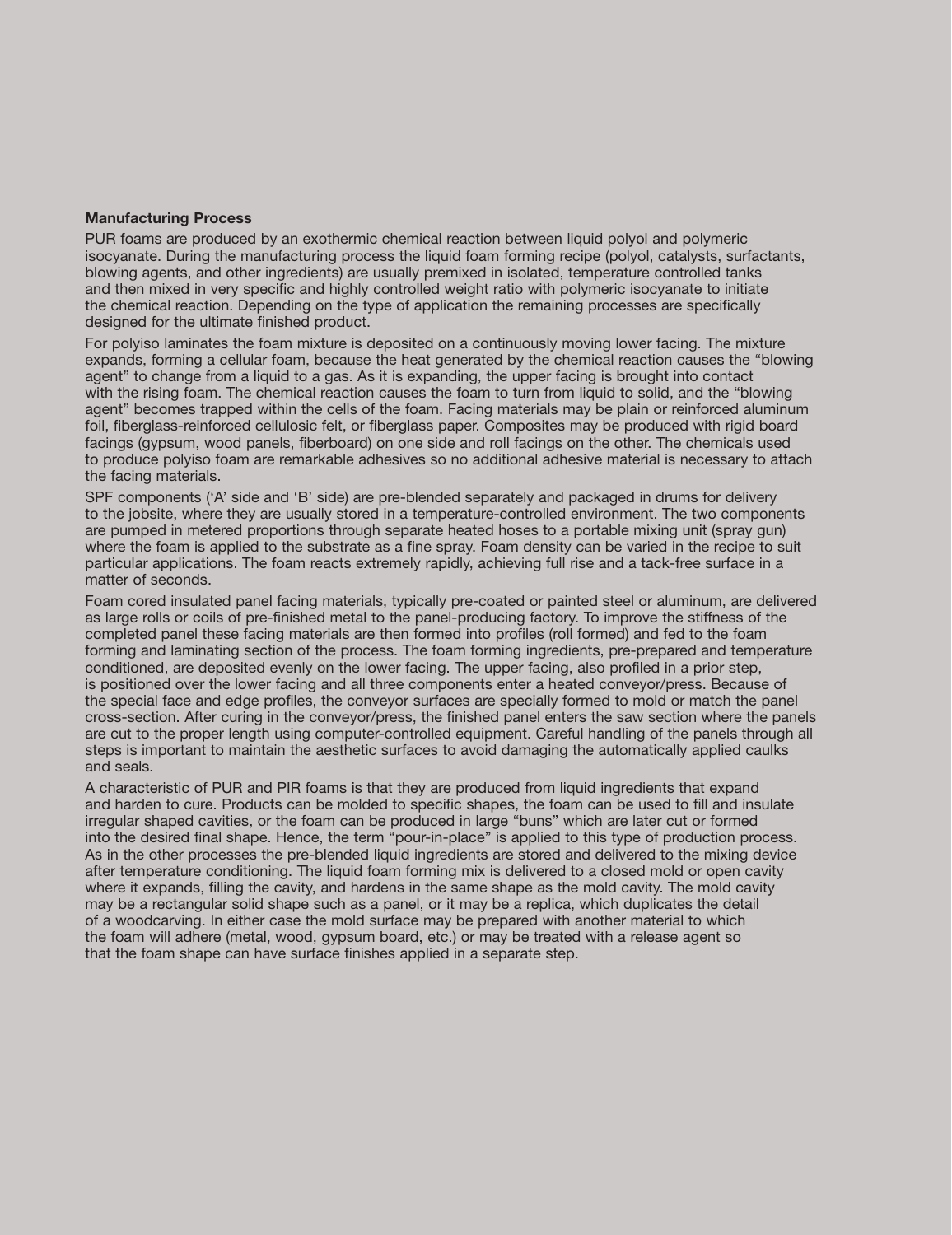#### **Fire Safety**

- As with other organic materials used in construction, PUR foams must meet certain building code standards. As such, PUR foams must be protected from accidental ignition.
- PUR/PIR foam must have a smoke developed rating no greater than 450 (except for roofing) and a flame spread rating no greater than 75\* when tested according to ASTM E-84.
- PUR/PIR foam may be used to insulate interior walls and ceilings when protected by a code approved thermal barrier (gypsum wallboard or the equivalent,) unless specific code approved fire testing demonstrates such barriers are not needed.
- PUR/PIR foam may be used up to 10" thick for cold storage rooms when covered by a code approved thermal barrier and protected by sprinklers.
- All spray foam insulations should be covered the same day they are installed.
- Architectural panels with a foam core (max. 4" thick) having a flame spread no greater than 25\* (ASTM E-84) and faced with specified thicknesses of aluminum or steel may be used if protected by sprinklers.
- PUR/PIR foam may be used as a component of A, B or C roofing assembly and on other specific cases.
- PUR/PIR foam plastics not meeting the above requirements may be individually approved on the basis of building code accepted tests such as FM 4880, UL Std. 1040, or UL Std. 1715.

For more information on fire safety issues associated with polyurethane, contact the Alliance for the Polyurethanes Industry at (703) 741-5656 and ask for publication #AX-240 "PU Products: Guidelines to US Model Building Code Fire Performance Requirements" or visit the literature section of the website at www.polyurethane.org.

#### **Other Considerations**

• Requires precautions to prevent accidental ignition of exposed foam during construction.

#### *Weather Resistance*

- Needs protection from sunlight and other weather conditions for exterior applications.
- Sustains physical property deterioration when continuously exposed to temperatures greater than 200° F.

#### *Building Environment*

• A vapor barrier is recommended between any insulation material and the warm side of the building. Because these products perform so well in sealing buildings, it is important to provide for adequate air exchange in the building design.

<sup>\*</sup> These numerical, flame spread ratings are not intended to reflect hazards presented by this or any other material under actual fire conditions.

This summary is a general guideline. For specific applications, consult your product manufacturer, installer, applicator or state and local code officials. Certain buildings housing swimming pools, cold storage or high moisture occupancies generating acute moisture drives require special attention to vapor barriers.